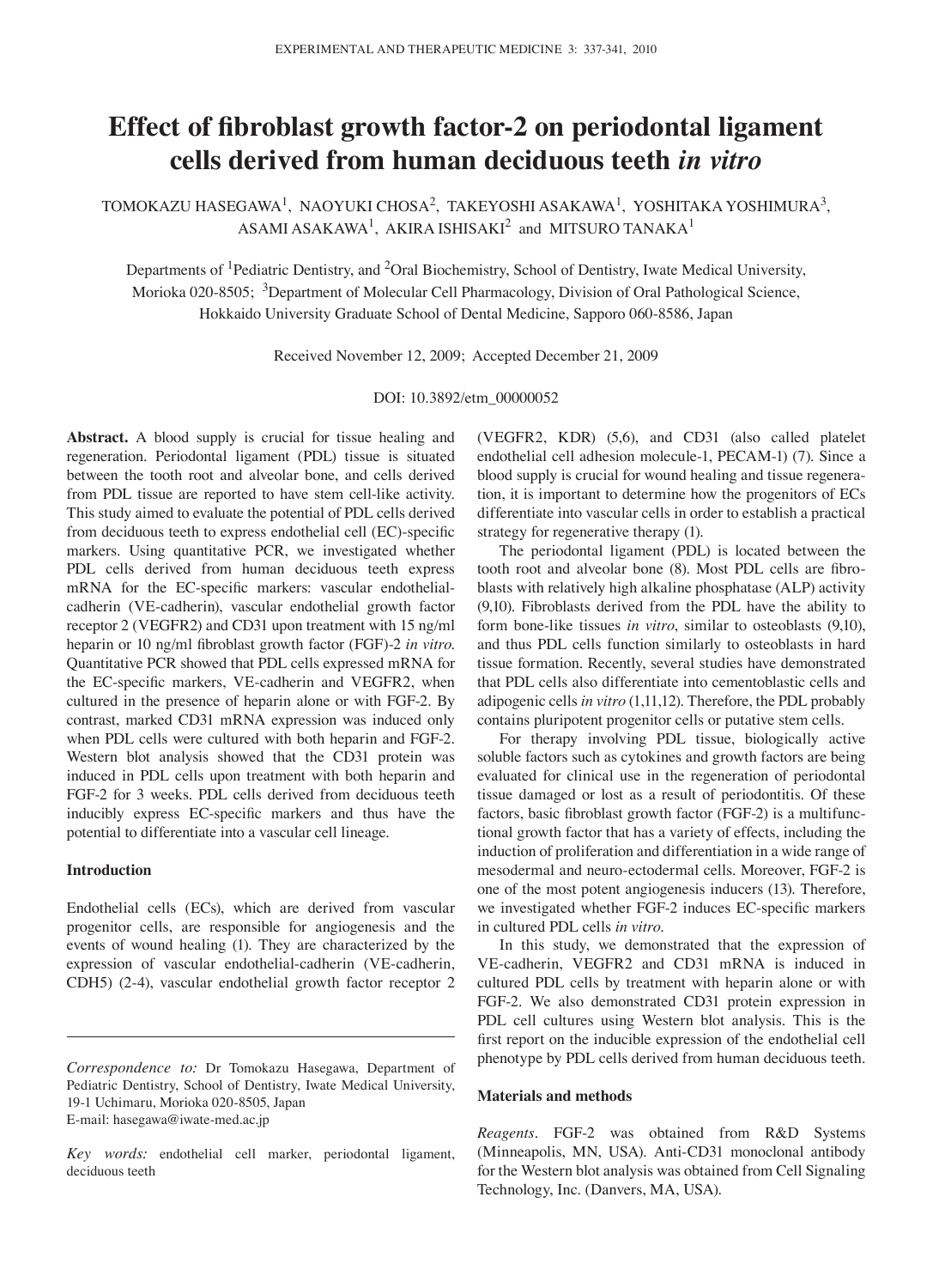|                                                          |  |  |  |  |  | Table I. Primers used in the quantitative real-time reverse |  |  |
|----------------------------------------------------------|--|--|--|--|--|-------------------------------------------------------------|--|--|
| transcription-polymerase chain reaction (real-time PCR). |  |  |  |  |  |                                                             |  |  |

| Gene name          | Primer | Oligonucleotide sequence $(5'-3')$                                   |
|--------------------|--------|----------------------------------------------------------------------|
| VE-cadherin        |        | Forward: GAGACCTCATCAGCCTTGGGATAG<br>Reverse: CTGGATTTGCCAGCATTTGAGA |
| VEGFR <sub>2</sub> |        | Forward: CCAGGCAACGTAAGTGTTCGAG<br>Reverse: GGGACCCACGTCCTAAACAAAG   |
| CD31               |        | Forward: GACGTGCAGTACACGGAAGTTCA<br>Reverse: GTGCATCTGGCCTTGCTGTC    |
| <b>GAPDH</b>       |        | Forward: GCACCGTCAAGGCTGAGAAC<br>Reverse: TGGTGAAGACGCCAGTGGA        |
|                    |        |                                                                      |

VE-cadherin, vascular endothelial cadherin; VEGFR2, vascular endothelial growth factor receptor 2; GAPDH, glyceraldehyde 3-phosphate dehydrogenase.

*Cell culture.* PDL tissues were obtained from the middle third of the root surfaces of healthy human deciduous teeth (obtained from three donors, aged 7-8 years), as described previously (14,15). Informed consent was obtained from the donors' parents before tooth extraction, which was carried out in our hospital during the course of orthodontic treatment. The study protocol was approved by the Ethics Committee of Iwate Medical University, School of Dentistry (no. 01101).

The PDL tissues were cut into pieces using a surgical blade and were digested with collagenase (2 mg/ml) at 37˚C for 30 min. Then, the tissues were washed with Dulbecco's phosphate-buffered saline (PBS), placed on culture dishes, and maintained in α-modified minimum essential medium (α-MEM; Gibco BRL, Gaithersburg, MD, USA) supplemented with 10% fetal bovine serum (FBS; Gibco BRL). Fibroblastic cells that outgrew from the PDL tissues were used as PDL cells. When the cells reached confluence, they were detached with 0.2% trypsin and 0.02% EDTA  $\cdot$ 4Na in PBS, and subcultured at a 1:4 split ratio. The experiments were performed using 4th-passage cells cultured in  $\alpha$ -MEM supplemented with 10% FBS in the absence or presence of 15 ng*/*ml heparin or 10 ng*/*ml FGF-2 for 2 days. The cultures were maintained at 37°C in a humidified atmosphere of 5%  $CO<sub>2</sub>$  in air.

*Isolation of total RNA.* Total RNA was extracted from the cultured PDL cells by using Isogen (Nippon Gene, Tokyo, Japan) as described previously (14,15). The pellet of total RNA was washed briefly with 75% ethanol, resuspended in 30  $\mu$ l of diethylpyrocarbonate (DEPC)-treated water, and stored at -80˚C. The concentration of total RNA was determined spectrophotometrically by measuring the optical density at 260 nm.

*Quantitative real-time reverse transcription-polymerase chain reaction (PCR)*. The RNA sample  $(1 \mu g)$  was reversetranscribed to first-strand cDNA using a PrimeScript RT Reagent Kit (Takara Shuzo, Kyoto, Japan) according to the manufacturer's protocol. A Thermal Cycler Dice Real-time System (Takara Shuzo) was used for the two-step reverse transcription-PCR. The cDNA was amplified with SYBR Premix ExTaq and specific oligonucleotide primers for target sequences encoding parts of VE-cadherin, VEGFR2 and CD31. The primers (listed in Table I) were designed based on the cDNA sequences of human mRNA for VE-cadherin, VEGFR2, CD31 and glyceraldehyde 3-phosphate dehydrogenase (GAPDH). Amplification conditions consisted of 10 sec at 95˚C, followed by 40 cycles at 95˚C for 5 sec and 60˚C for 30 sec, with a final 15 sec at 95˚C and 30 sec at 60˚C in the Thermal Cycler Dice Real-time System*.*

*Western blot analysis of cell surface CD31 expression in PDL cells.* After treatment with heparin and*/*or FGF-2 for 21 days, PDL cells were washed twice with PBS and then treated with lysis buffer [10 mM HEPES-KOH (pH 7.5), 100 mM KCL and 0.1% NP-40]. The protein concentration in the cell lysate was measured using a BioRad Protein Assay Kit (BioRad, Hercules, CA, USA). Each sample containing equal amounts of protein was separated by 10% SDS-polyacrylamide gel electrophoresis (SDS-PAGE) and transferred to a polyvinylidene difluoride membrane (Millipore, Bedford, MA, USA). After being blocked with 5% skim milk in Tris-buffered saline containing 0.1% Tween-20 (TBST), the membrane was incubated with mouse anti-human CD31 antibodies and subsequently with anti-mouse secondary antibodies (Zymed Laboratories Inc., San Francisco, CA, USA). Specific protein bands on the membrane were detected by using an enhanced AP Conjugate Substrate Kit (BioRad) as described previously (14,15).

*Statistical analysis.* The results are expressed as the mean ± SEM. Statistical significance was determined by one-way analysis of variance Bonferroni comparisons between pairs of groups. Data with a P-value <0.01 were considered statistically significant*.*



Figure 1. Morphologies of PDL cells derived from deciduous teeth observed by phase-contrast microscopy in primary culture. (A) Most of the PDL cells outgrown from the PDL tissues were fibroblastic cells (arrows). At 10 days after isolation, some cells exhibited a polygonal shape similar to epithelial cells and mature osteoblasts (arrowheads). Few cells exhibited a cell morphology similar to senescent fibroblast-like cells. (B) After reaching confluence and subculture, it was not possible to distinguish between the cell morphologies. Bar, 100  $\mu$ M.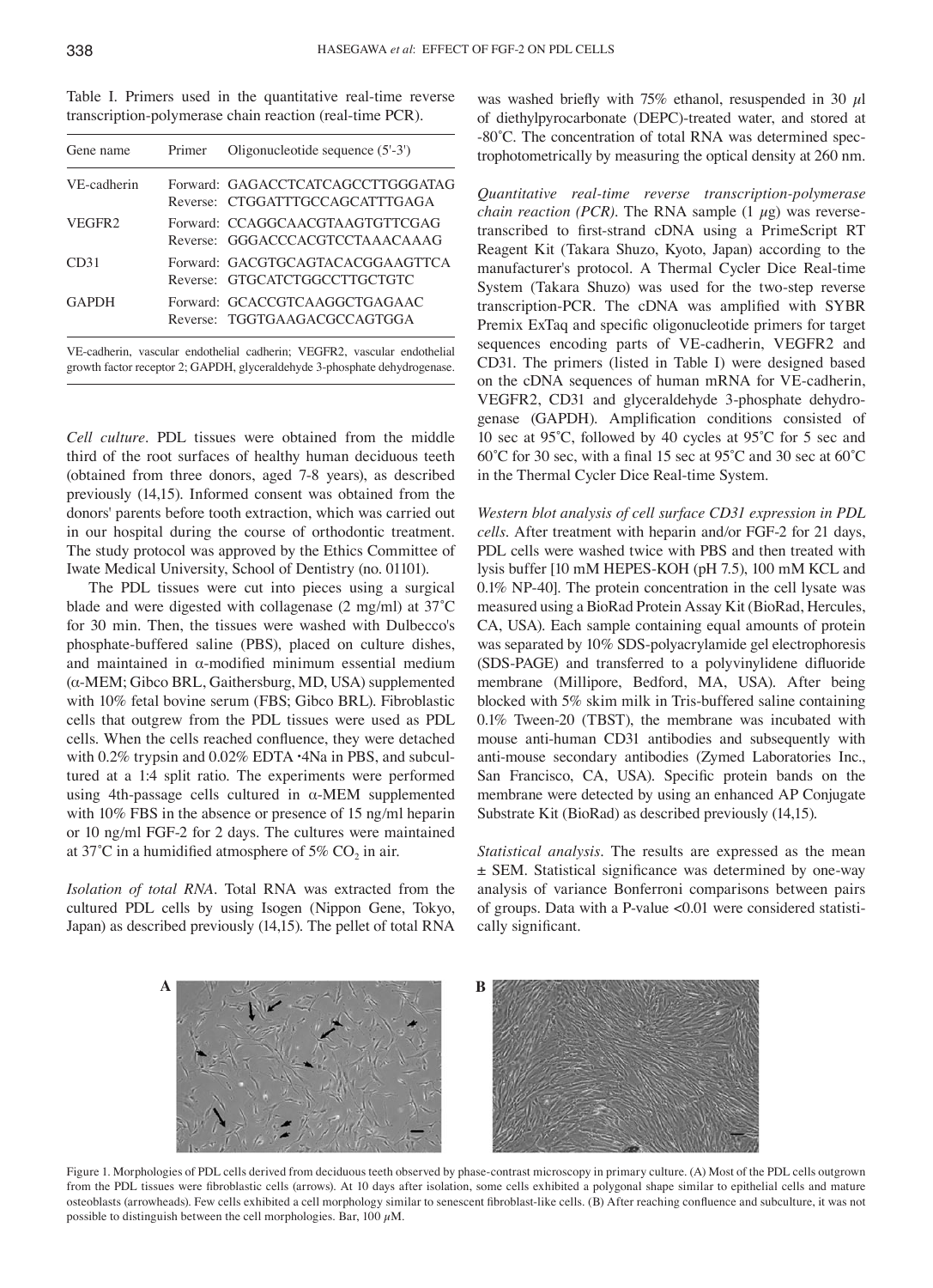

Figure 2. Effect of heparin with/or FGF-2 on the morphologies of PDL cells derived from deciduous teeth. (A) PDL cells were cultured in the absence of FGF-2 for 2 days. (B) PDL cells were cultured in the presence of heparin alone for 2 days. (C) PDL cells were cultured in the presence of FGF-2 alone for 2 days. (D) PDL cells were cultured in the presence of both FGF-2 and heparin for 2 days. The PDL cell morphology changed into a long and thin spindleshaped fibroblastic form. Bar, 100  $\mu$ M.



#### $P<0.01$ fold induction of VEGFR2 15  $P<0.01$ 10  $P<sub>0.01</sub>$  $P<sub>0.01</sub>$ 5  $\Omega$ control heparin FGF-2 heparin+FGF-2

mRNA expression of PDL cells. (A) VE-cadherin, (B) VEGFR2 and (C) CD31 mRNA expression in the culture of PDL cells. VE-cadherin and VEGFR2 mRNA was markedly increased by the treatment with heparin and both heparin and FGF-2. However, VE-cadherin and VEGFR2 expression did not increase in the presence of FGF-2 alone. Expression of CD31 was significantly induced only in the presence of both heparin and FGF-2 (n=11).

# **Results**

*PDL cells derived from deciduous teeth in primary culture show various cell morphologies.* As shown in Fig. 1, PDL cells exhibited various cell types at 10 days after isolation from PDL tissues using phase-contrast microscopy. Most of the PDL cells derived from deciduous teeth were fibroblastic cells (Fig. 1A, arrows). Some cells were polygonal shape, similar to epithelial cells and mature osteoblasts (Fig. 1A, arrowheads). A few cells were senescent fibroblastic cells (Fig. 1A, arrowheads). After the cells reached confluence and subculture, it was not possibe to distinguish between the cell morphologies (Fig. 1B).

*Morphological changes in PDL cells are induced by treatment with both heparin and FGF-2 for 2 days.* After culturing for 2 days, PDL cells were subconfluent in the control media and the presence of heparin or FGF-2 (Fig. 2). Upon treatment with both heparin and FGF-2, PDL cells reached confluence, and their morphology was altered into long and thin spindleshaped fibroblasts (Fig. 2D).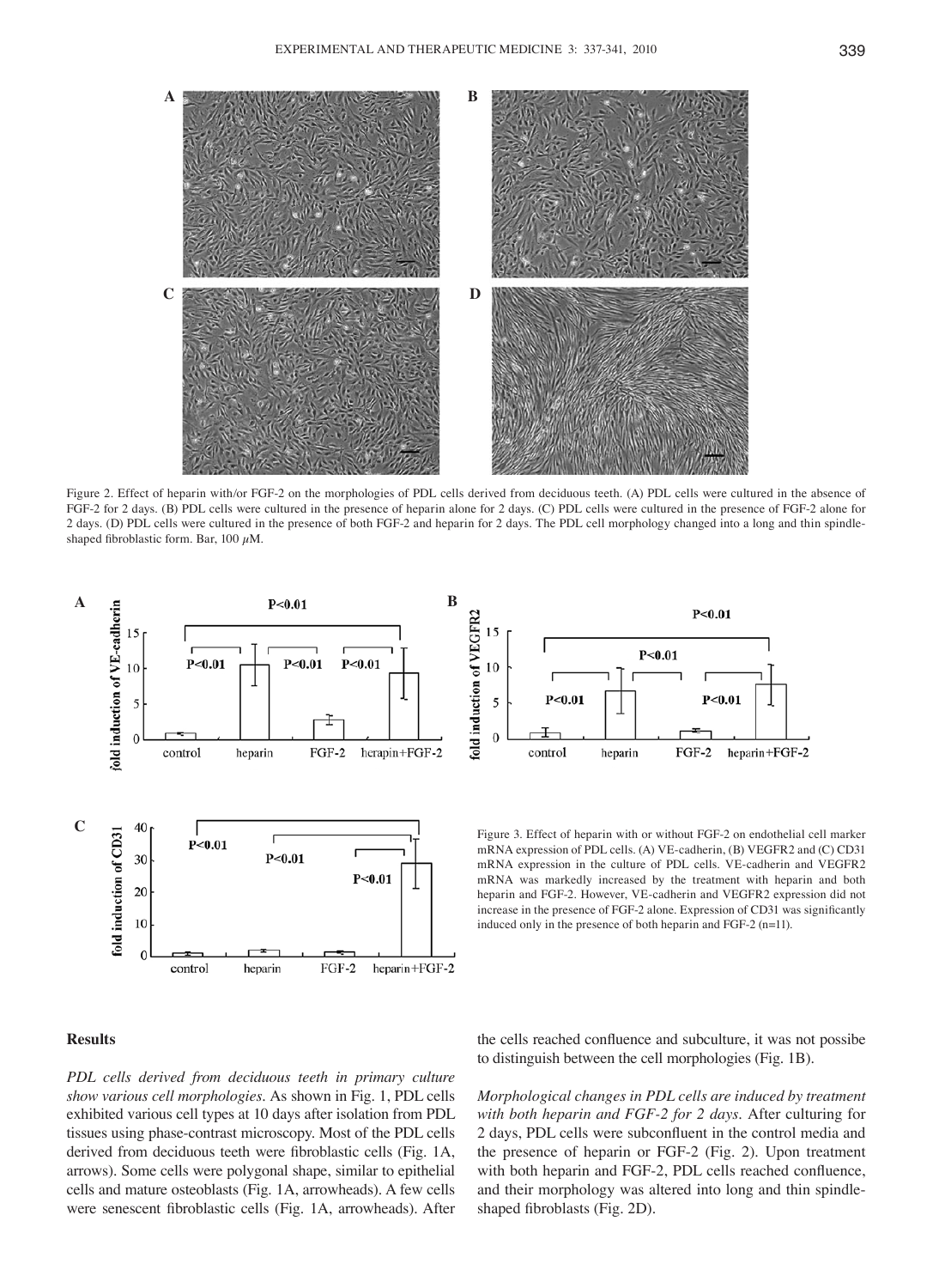

Figure 4. Effect of heparin with/or FGF-2 on the morphologies of PDL cells derived from deciduous teeth. (A) PDL cells were cultured in the absence of FGF-2 for 3 weeks. (B) PDL cells were cultured in the presence of heparin alone for 3 weeks. (C) PDL cells were cultured in the presence of FGF-2 alone for 3 weeks. PDL cells exhibited a long and thin spindle-shaped fibroblastic morphology (arrowheads). (D) PDL cells were cultured in the presence of both heparin and FGF-2 for 3 weeks. PDL cells showed a long and thin spindle-shaped fibroblastic morphology (arrowheads) and polygonal morphology (arrows). Bar, 100 µm.



Figure 5. Treatment with heparin and FGF-2 induced CD31 expression in PDL cells. (A) When PDL cells were cultured in control media and heparin only, CD31 expression was weakly detected. Upon treatment with FGF-2 or both heparin and FGF-2, CD31 expression was induced in PDL cells. (B) The ratios of CD31 expression in PDL cells in the control media (control values were normalized to 1). Data are expressed as the mean  $\pm$  SEM. CD31 expression was stimulated by treatment with both heparin and FGF-2.

*EC-specific markers are induced in PDL cells cultured in the presence of heparin alone or with FGF-2 for 2 days.*  As shown in Fig. 3A and B, when PDL cells were cultured in the presence of heparin alone, VE-cadherin and VEGFR2 mRNA expression was markedly increased. Treatment with

both heparin and FGF-2 also increased both VE-cadherin and VEGFR2 expression in PDL cells (Fig. 3A and B). However, upon treatment with FGF-2 alone, VE-cadherin and VEGFR2 mRNA expression was not induced in cultured PDL cells (Fig. 3A and B). In contrast, CD31 expression was significantly induced by treatment with both heparin and FGF-2 (Fig. 3C), but not with heparin or FGF-2 alone.

*Morphological changes in PDL cells are induced by treatment with FGF-2 alone and both heparin and FGF-2 for 3 weeks.*  As shown in Fig. 4, PDL cells treated with FGF-2 alone and*/* or heparin reached confluent multilayers when culturing for 3 weeks. Due to confluence, there were no large differences in the morphology between the control and the cells treated with heparin alone (Fig. 4A and B). Upon culturing in the presence of FGF-2 alone and both heparin and FGF-2, PDL cells showed long and thin spindle-shaped fibroblastic morphology (Fig. 4C and D, arrowheads) and polygonal morphology (Fig. 4D, arrows)*.*

*CD31 expression was induced in PDL cells cultured in the presence of FGF-2 and/or heparin.* To determine whether CD31 protein was induced in PDL cells, they were cultured in the presence of heparin alone, FGF-2 alone or both heparin and FGF-2 (Fig. 5). Upon treatment with heparin alone or with FGF-2 for 2 days, CD31 expression was not detected by using Western blot analysis (data not shown). Until 2 weeks of culture, CD31 protein expression was not detected in PDL cells. After treatment with FGF-2 alone and both heparin and FGF-2 for 3 weeks, CD31 expression was detected by Western blotting (Fig. 5A). Compared with the control, the production